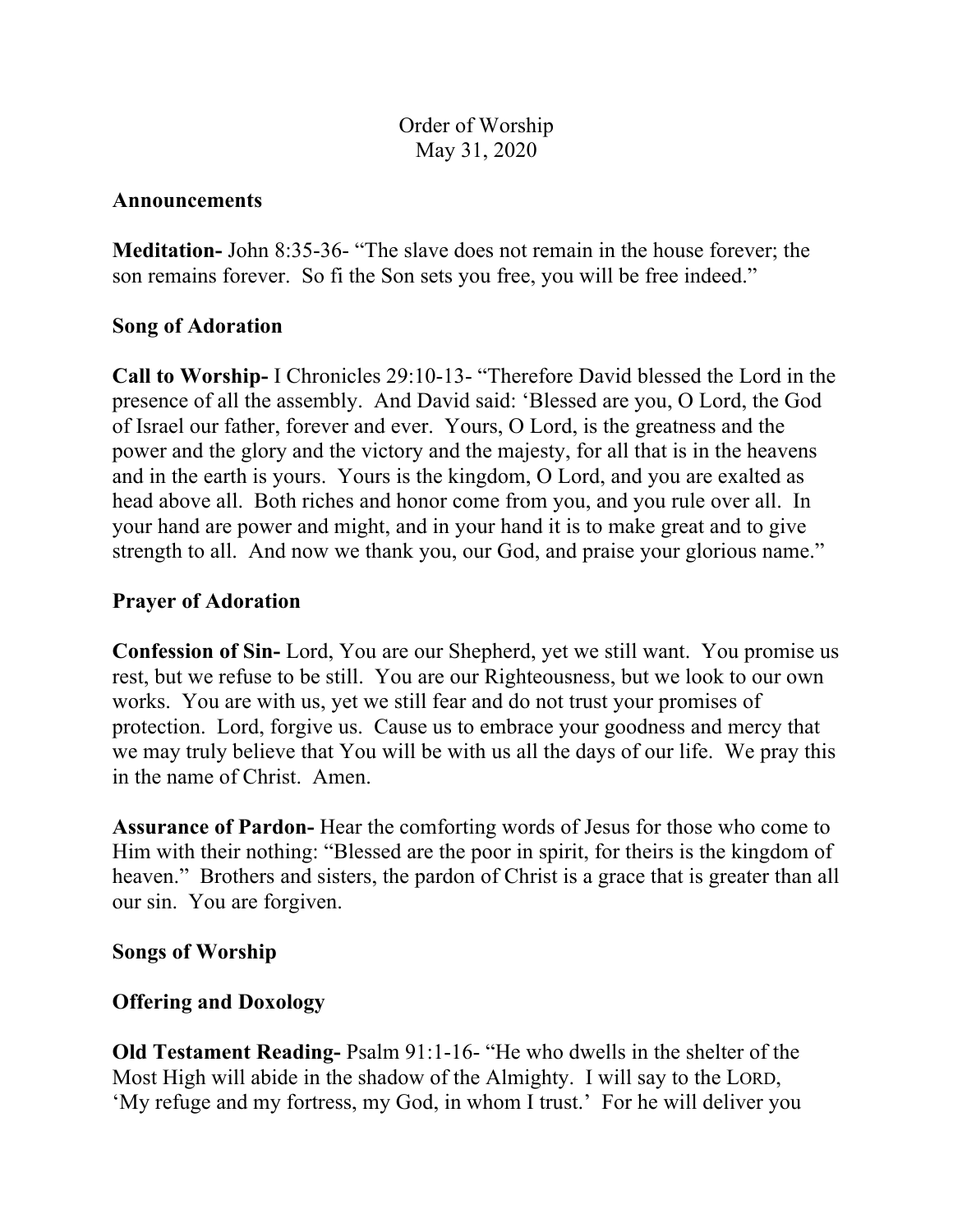from the snare of the fowler and from the deadly pestilence. He will cover you with his pinions, and under his wings you will find refuge; his faithfulness is a shield and buckler. You will not fear the terror of the night, nor the arrow that flies by day, nor the pestilence that stalks in darkness, nor the destruction that wastes at noonday. A thousand may fall at your side, ten thousand at your right hand, but it will not come near you. You will only look with your eyes and see the recompense of the wicked. Because you have made the LORD your dwelling place— the Most High, who is my refuge— no evil shall be allowed to befall you, no plague come near your tent. For he will command his angels concerning you to guard you in all your ways. On their hands they will bear you up, lest you strike your foot against a stone. You will tread on the lion and the adder; the young lion and the serpent you will trample underfoot. 'Because he holds fast to me in love, I will deliver him; I will protect him, because he knows my name. When he calls to me, I will answer him; I will be with him in trouble; I will rescue him and honor him. With long life I will satisfy him and show him my salvation.'"

#### **Song of Preparation**

#### **Sermon-** "Freedom Isn't Free"

#### **Sermon Text-** Matthew 4:5-7; Romans 6:12-23-

"Then the devil took him to the holy city and set him on the pinnacle of the temple and said to him, 'If you are the Son of God, throw yourself down, for it is written, "He will command his angels concerning you," and "On their hands they will bear you up, lest you strike your foot against a stone."' Jesus said to him, 'Again it is written, "You shall not put the Lord your God to the test."""

"Let not sin therefore reign in your mortal body, to make you obey its passions. Do not present your members to sin as instruments for unrighteousness, but present yourselves to God as those who have been brought from death to life, and your members to God as instruments for righteousness. For sin will have no dominion over you, since you are not under law but under grace. What then? Are we to sin because we are not under law but under grace? By no means! Do you not know that if you present yourselves to anyone as obedient slaves, you are slaves of the one whom you obey, either of sin, which leads to death, or of obedience, which leads to righteousness? But thanks be to God, that you who were once slaves of sin have become obedient from the heart to the standard of teaching to which you were committed, and, having been set free from sin, have become slaves of righteousness. I am speaking in human terms, because of your natural limitations. For just as you once presented your members as slaves to impurity and to lawlessness leading to more lawlessness, so now present your members as slaves to